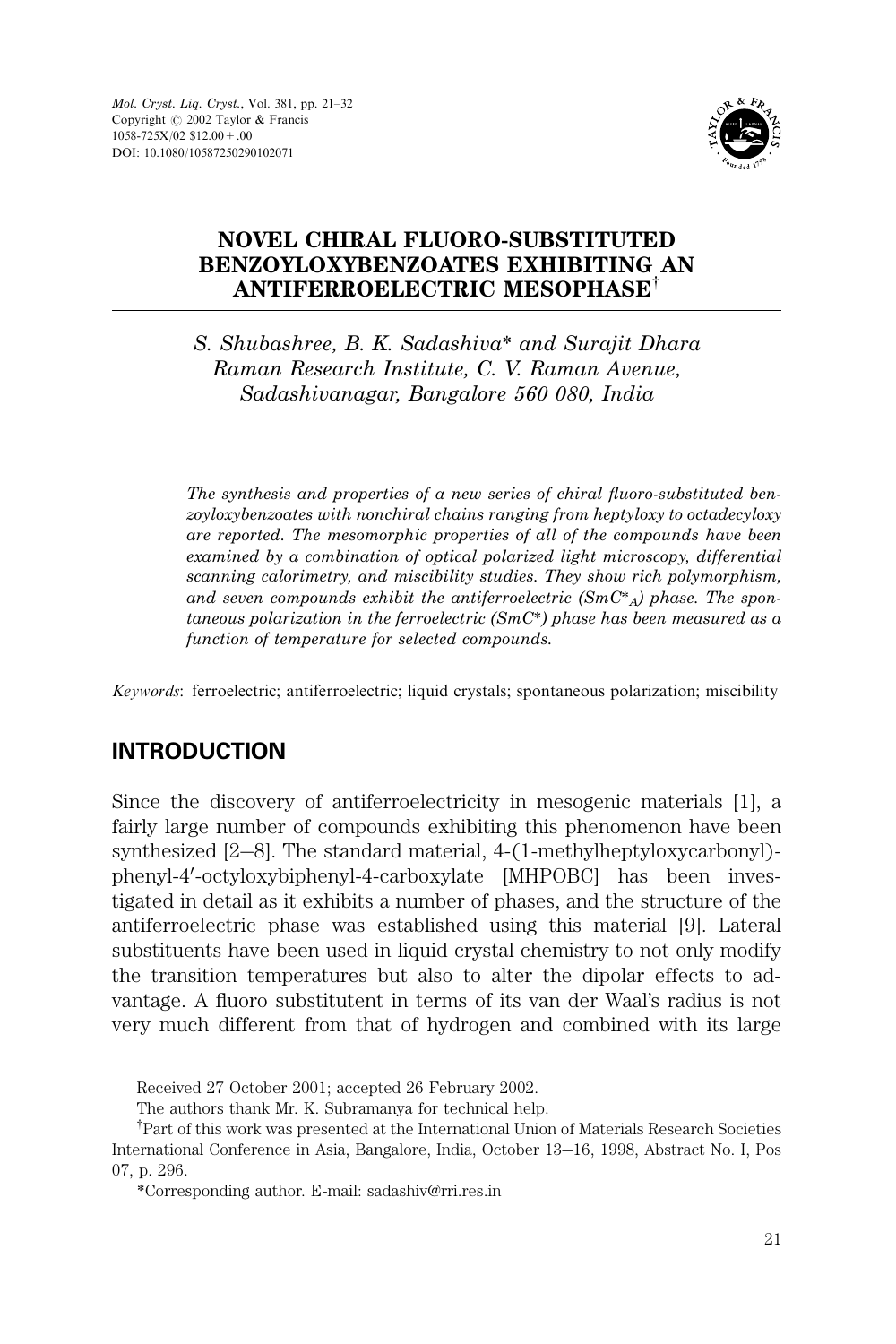electronegativity has been used widely to obtain useful physical properties of liquid crystalline materials. The influence of a lateral fluoro substitutent in different positions of the core of many systems exhibiting antiferroelectric properties has also been examined [2,8,10]. It is known that a fluoro substitutent ortho to the n-alkoxy chain in three ring triesters reduces the longitudinal dipole moment but the mesophase sequence is retained [8]. It has been reported by Demus et al. [11] that compounds with a fluoro substituent ortho to the carboxylate group containing the chiral moiety in three ring diesters show a wide temperature range of the antiferroelectric phase. The aim of the present study was to combine these two aspects, by introducting one fluoro substitutent in each of the terminal phenyl rings in a three ring system and examine the mesomorphic properties with emphasis on the antiferroelectric properties. We have also compared the mesomorphic properties of this homologous series of compounds with those of the unsubstituted analogues.

#### EXPERIMENTAL

2-Fluoro-4-benzyloxybenzoic acid was prepared by first reacting ethyl 2 fluoro-4-hydroxybenzoate with benzyl chloride in the presence of anhydrous potassium carbonate in butan-2-one, followed by hydrolysis of the resulting ester with aqueous alkali. Its esterification with  $[S]-[+]$ -octan-2-ol in the presence of 1,3-dicyclohexylcarbodiimide (DCC) and 4-N,Ndimethylaminopyridine (DMAP) as catalyst gave compound 3. The deprotection of the phenolic group was carried out through a palladiumcatalyzed hydrogenolysis reaction. The phenol 4 was condensed with the acid 5, which was prepared by treating ethyl 4-hydroxybenzoate with benzyl chloride in the presence of anhydrous potassium carbonate in butan-2-one and hydrolyzing the resulting ester with aqueous alkali, using the same esterification procedure in order to lengthen the molecule by one phenyl ring. The final compounds were obtained by a classical esterification reaction between the phenol 7 and an appropriate 3-fluoro-4-n-alkoxybenzoic acid. The 3-fluoro-4-n-alkoxybenzoic acids were prepared following a procedure described previously [12]. The purification of final compounds was carried out by column chromatography on silica gel using chloroform: petroleum ether (b.p.  $60-80^{\circ}$ C) mixture as eluent followed by repeated crystallizations using suitable solvents. The purity of all the intermediates and final compounds were checked by thin layer chromatography (Merck Kieselgel  $60F_{254}$  precoated plates) and by normalphase high-performance liquid chromatography using  $\mu$  porasil column  $(3.9 \text{ mm} \times 300 \text{ mm}$ , Waters Associates Inc.) and 1% acetone in dichloromethane as an eluent for the latter. The chemical structures of all of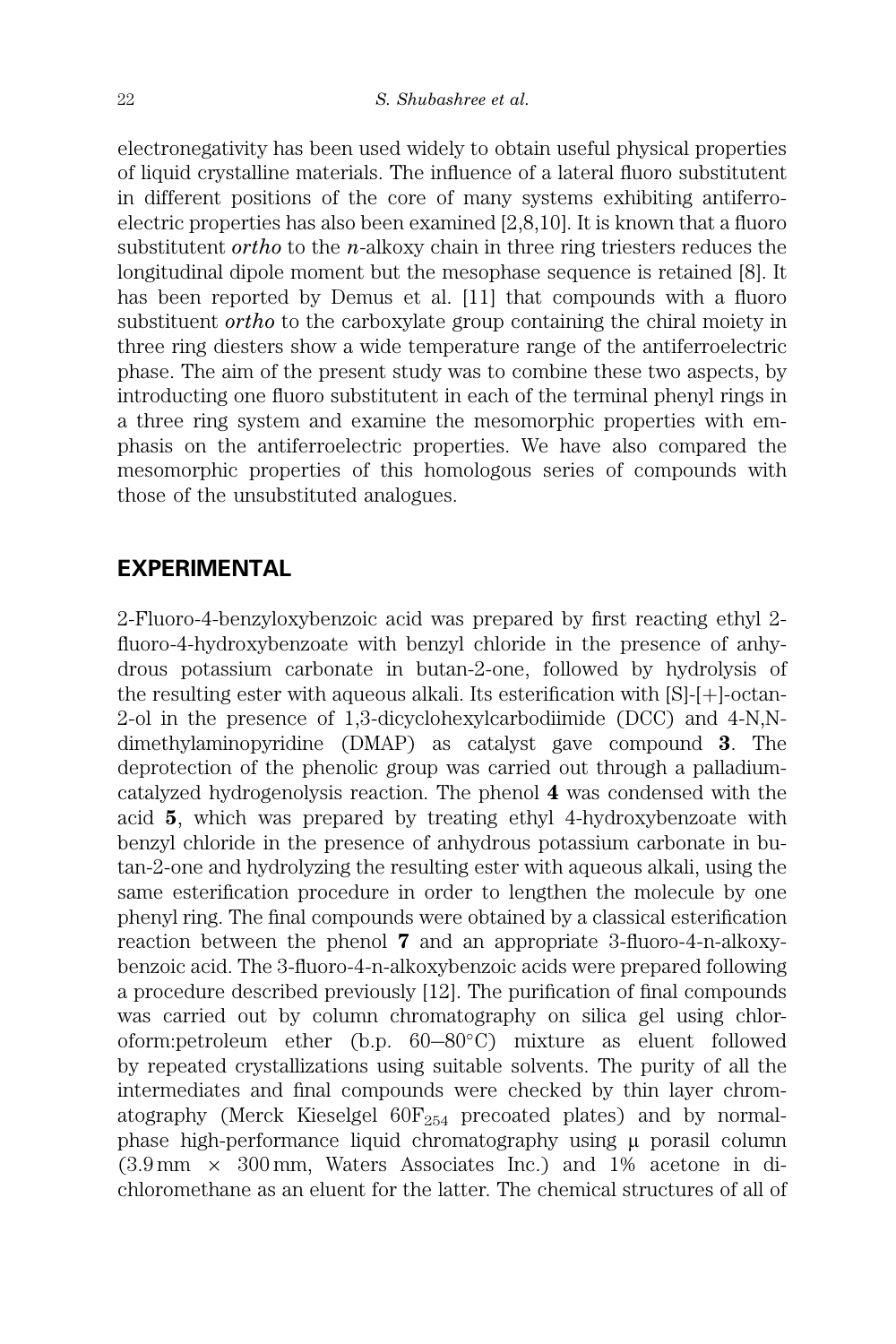the compounds were confirmed by using a combination of  ${}^{1}H$  NMR spectroscopy (Bruker AMX 400 spectrometer with tetramethylsilane as an internal standard), infrared spectroscopy (Shimadzu IR 435 spectrometer) and mass spectrometry (JEOL SX 102/DA-6000). Specific optical rotations were measured using chloroform as a solvent (Optical Activity AA 1000 polarimeter).

The initial phase assignments and transition temperatures were determined by thermal polarized light microscopy using a polarizing microscope (Leitz Laborlux 12 POL) in conjunction with a hot stage and controller (Mettler FP52 and FP5 control unit). Differential scanning calorimetry (Perkin-Elmer, Pyris 1D differential scanning calorimeter) was used to determine both the transition temperatures and the heats of transitions. The instrument was calibrated against an indium standard and all enthalpies are quoted in  $kJ \text{ mol}^{-1}$ . Spontaneous polarization measurement was carried out using samples sandwiched between thin glass plates coated with indium tin oxide (ITO) and etched appropriately to create an active area for accurate measurement. In order to obtain sample aligned in the homogenous (planar) bookshelf geometry, the plates were treated with polyimide and rubbed unidirectionally. Mylar spacers were used to define the thickness of the cell (typically  $\sim$ 2 to 7  $\mu$ m). To perform the polarization measurements we adopted the modified form of Tower-Sawyer [13] technique proposed by Diamant et al. [14]. The measurement as a function of temperature was carried out by applying a low frequency triangular field (30–40 Hz) having an amplitude of  $4-15$  V<sub>pp</sub>.

The general method of preparation of the various compounds is shown schematically in Figure 1.

The detailed procedure for the synthesis and characterization of one of the compounds under study is given below.

### [S]-[+]-1-Methylheptyl 4-[4-(4-decyloxy-3-fluorobenzoyloxy) benzoyloxy]-2-fluorobenzoate(ld)

A mixture of 4-decyloxy-3-fluorobenzoic acid (0.139 g, 0.47 mmol),  $[S]-[+]$ -1-methylheptyl 2-fluoro-4-(4-hydroxybenzoyloxy)benzoate (0.2 g,  $0.47$  mmol),  $4\text{-}N$ , N-dimethylaminopyridine (DMAP)  $(0.006 \text{ g}, 0.047 \text{ mmol})$ and dry dichloromethane (5 ml) was stirred for 5 min. To this mixture was added 4-N,N'-dicyclohexylcarbodiimide (DCC) (0.106 g, 0.47 mmol) and stirring continued overnight at room temperature. The dicyclohexyl urea formed was filtered off and the filtrate diluted with dichloromethane (20 ml). The resultant solution was washed with 5% aqueous acetic acid  $(3\times30 \,\mathrm{ml})$ , water  $(3\times30 \,\mathrm{ml})$  and dried over Na<sub>2</sub>SO<sub>4</sub>. The residue obtained on removal of solvent was chromatographed on silica gel and eluted with chloroform:petroleum ether mixture to yield a white solid which was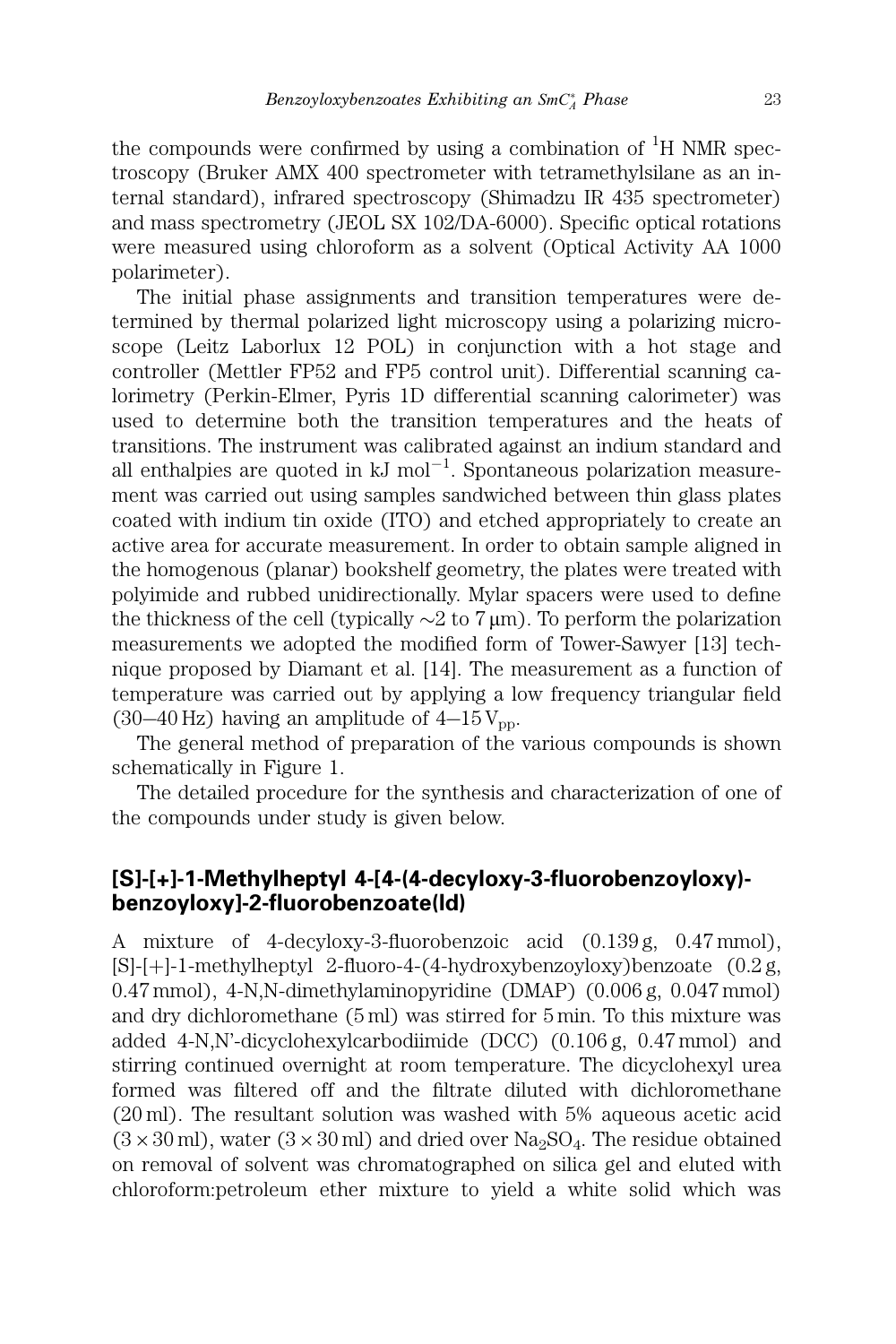

FIGURE 1 Synthetic scheme for preparation of [s]-[+]-l-methylhepthyl 4-[4-(4-nalkoxy-3-flourobenzoyloxy) benzoyloxy]-2-fluorobenzoates.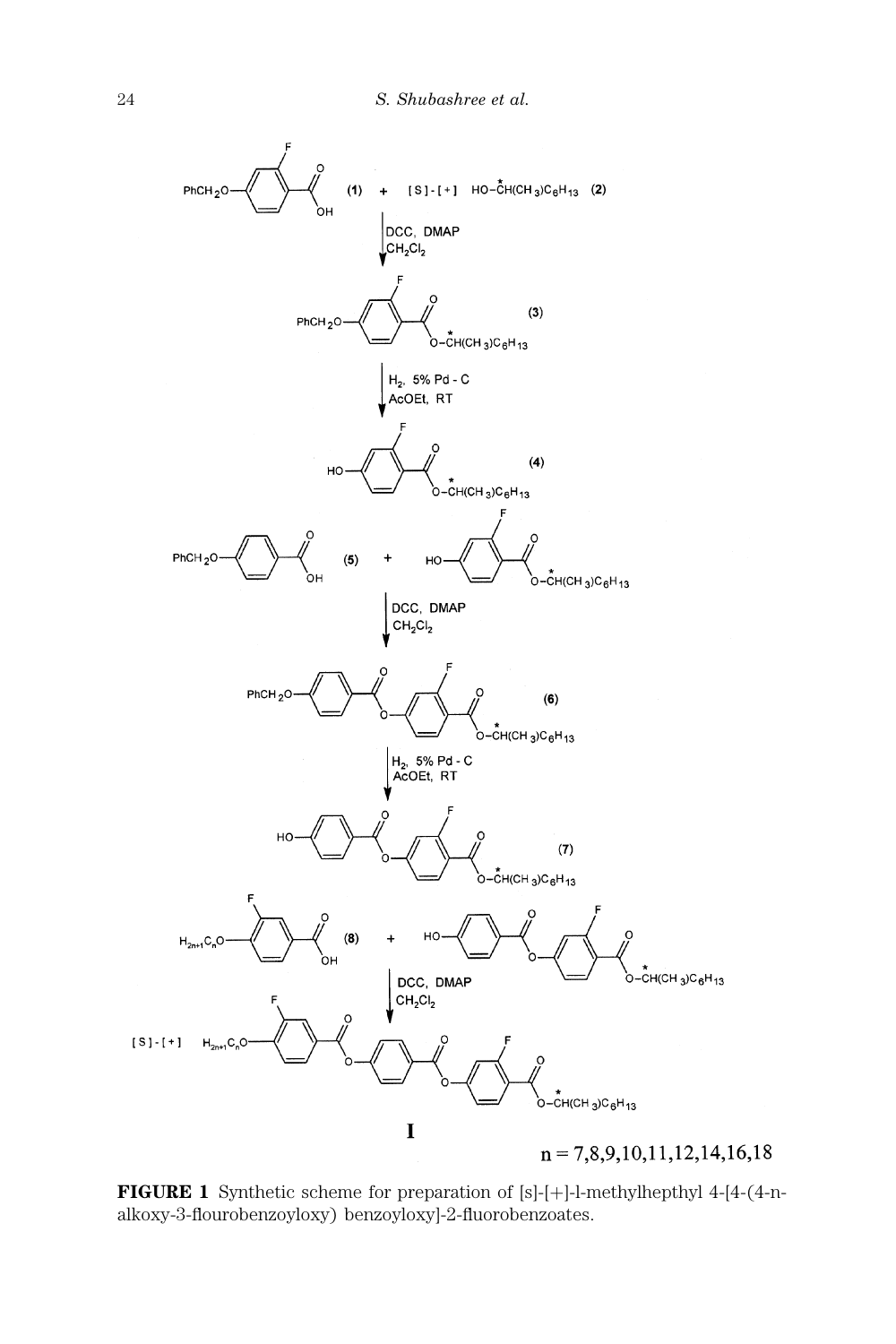$Benzoylox y benzoates\ Exhibiting\ an\ SmC_A^*$  Phase  $25$ 

crystallized repeatedly from isopropyl alcohol  $(0.274 \text{ g}, 80 \text{ %})$ , m.p.  $101^{\circ}$ C,  $[\alpha]_{D^{25}} = 20^{\circ}$  (1 mg/ml in CHCl<sub>3</sub>); v<sub>max</sub> (nujol): 2950, 1730, 1720, 1710, 1610, 1460, 1280, 1240, and  $1050 \text{ cm}^{-1}$ ;  $\delta$ : 0.86–0.93 (6H, t, 2XCH<sub>3</sub>), 1.27–1.9 (27H, m, 1XCH<sub>3</sub>, 12XCH<sub>2</sub>), 1.83-1.9 (2H, m, -CH(CH<sub>3</sub>)- $\underline{CH}_2$ -), 4.11-4.14 (2H, t,  $-Ar-OCH_2$ ), 5.15-5.2 (1H, m,  $-COOCH-$ ), 7.0-8.27 (10H, m, ArH).

# RESULTS AND DISCUSSION

The transition temperatures together with the associated enthalpies for compounds of series I are summarized in Table 1. As can be seen, all the compounds are enantiotropic mesomorphic. A preliminary examination of the different mesophases was carried out as follows. Compounds Ib, Ic, Ie, and Ig exhibit all the mesophases observed in the series, and an ex-

**TABLE 1** Transition Temperatures ( $^{\circ}$ C) and Enthalpies (kJ mol<sup>-1</sup>) (in Italics) for [S]-[þ]-1-Methylheptyl 4-[4-(4-n-alkoxy-3-fluorobenzoyloxy)benzoyloxy]-2-fluorobenzoates

| Compound<br>number | $\boldsymbol{n}$ | Cr |                                | $SmC^*$ <sub>A</sub> |       | $SmC^*_{\gamma}$ |       | $SmC^*$ |       | $SmC^*_{\alpha}$ |       | SmA |       | L |
|--------------------|------------------|----|--------------------------------|----------------------|-------|------------------|-------|---------|-------|------------------|-------|-----|-------|---|
| Ia                 | 7                |    | 63.0                           |                      | 112.5 |                  |       |         | 113.0 |                  | 114.0 |     | 139.0 |   |
|                    |                  |    | 20.8                           |                      | 0.04  |                  |       |         | ÷     |                  | 0.03  |     | 5.32  |   |
| Ib                 | 8                |    | 69.5                           |                      | 116.5 |                  | 117.0 |         | 117.5 |                  | 118.5 |     | 135.5 |   |
|                    |                  |    | 21.8                           |                      | ÷     |                  | ÷     |         | ÷     |                  | ÷     |     | 5.23  |   |
| Ic                 | 9                |    | 93.5                           |                      | 117.0 |                  | 117.5 |         | 120.5 |                  | 121.0 |     | 132.0 |   |
|                    |                  |    | 29.3                           |                      | 0.02  |                  | 0.04  |         | ÷     |                  | ÷     |     | 5.02  |   |
| Id                 | 10               |    | 101                            |                      | 118.0 |                  |       |         | 122.5 | $\bullet$        | 123.0 |     | 130.5 |   |
|                    |                  |    | $^{\otimes}31.9$               |                      | 0.07  |                  |       |         |       |                  | 0.33  |     | 4.68  |   |
| Je                 | 11               |    | 90.0                           | $\bullet$            | 112.5 |                  | 113.0 |         | 122.0 |                  | 122.5 |     | 129.0 |   |
|                    |                  |    | 27.9                           |                      | 0.01  |                  | 0.05  |         | ÷     |                  | ÷     |     | 5.05  |   |
| If                 | 12               |    | 60.5                           |                      | 111.0 |                  |       |         | 121.0 |                  | 122.0 |     | 127.5 |   |
|                    |                  |    | $^{\circ}27.7$                 |                      | 0.05  |                  |       |         |       |                  | ÷     |     | 4.91  |   |
| Ig                 | 14               |    | 57.0                           |                      | 98.0  |                  | 99.5  |         | 119.5 |                  | 120.0 |     | 124.5 |   |
|                    |                  |    | $^\otimes$ 39.5                |                      | ÷     |                  | 0.04  |         |       |                  | ÷     |     | 4.92  |   |
| Ih                 | 16               |    | 62.0                           |                      |       |                  |       |         | 115.5 | $\bullet$        | 116.5 |     | 121.5 |   |
|                    |                  |    | $^\otimes\hspace{-0.03cm}34.7$ |                      |       |                  |       |         |       |                  | 0.42  |     | 4.89  |   |
| <b>Ii</b>          | 18               |    | 52.0                           |                      |       |                  |       |         | 112.0 |                  | 112.5 |     | 118.0 |   |
|                    |                  |    | 34.8                           |                      |       |                  |       |         |       |                  | ÷     |     | 4.62  |   |

 $\dagger$ ; The enthalpy could not be measured;  $\otimes$ ; total enthalpy including any other crystal-crystal transition.

Key: Cr, Crystalline phase;  $SmC^*_{A}$ , Antiferroelectric phase;  $SmC^*_{\gamma}$ , Ferrielectric phase; SmC\*, Ferroelectric phase; SmC\* $_{\alpha}$ , Chiral smectic C alpha phase; SmA, Smectic A phase; I, Isotropic phase;  $\bullet$ , Phase exists; -, Phase does not exist.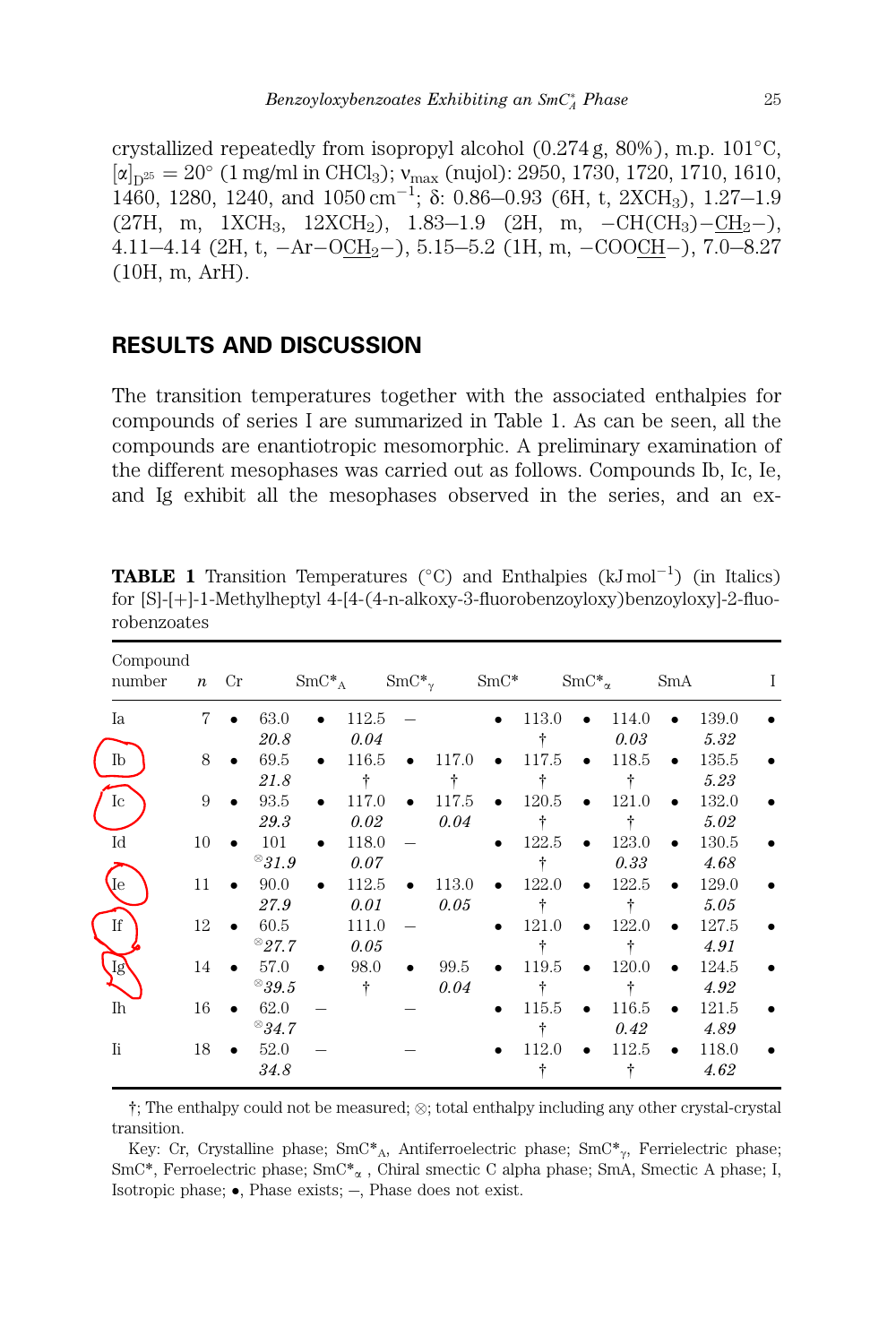amination of compound Id under a polarizing microscope showed the following features. On cooling the isotropic liquid, focal-conic texture typical of the smectic A phase was seen (this phase could be easily aligned homeotropically to yield dark regions). On lowering the temperature, fine bands appeared on the focal-conics (banded focal-conics) which indicated the transformation to a chiral smectic C phase. On decreasing the temperature further the bands became broader and highly colored. Two other phase transitions seen in differential scanning calorimetric thermograms could not be seen clearly under these conditions.

In order to establish the identify of the mesophases, the samples were examined on different cells coated for homogeneous and homeotropic alignments and viewed under a polarizing microscope. When the isotropic liquid of compound Id was cooled in a cell treated for homogeneous alignment, uniform areas with some focal-conic defects typical of the smectic A phase [15] were seen. As the temperature was gradually decreased, this existing texture became striated with bright bands, which grew parallel to the rubbing direction. This type of texture has been observed for smectic  $C^*$ <sub>α</sub> phase [15]. On further cooling the sample, the striations appeared to twist, resulting in a ropelike texture. This type of texture is typically observed for SmC\* phase [15]. On reducing the temperature further, stripes started growing in a direction perpendicular to the rubbing direction on the existing ropes. This texture was identical to that observed for the antiferroelectric  $(SmC^*_{A})$  phase [15]. A typical photomicrograph of this texture is shown in Figure 2.

On cooling the isotropic liquid of compound Ib in a cell treated for a homeotropic alignment below the SmC\* phase, a birefringent texture was



**FIGURE 2** Photomicrograph of compound Id showing  $SmC^*$ <sub>A</sub> phase (homogeneously aligned) at  $111^{\circ}$ C.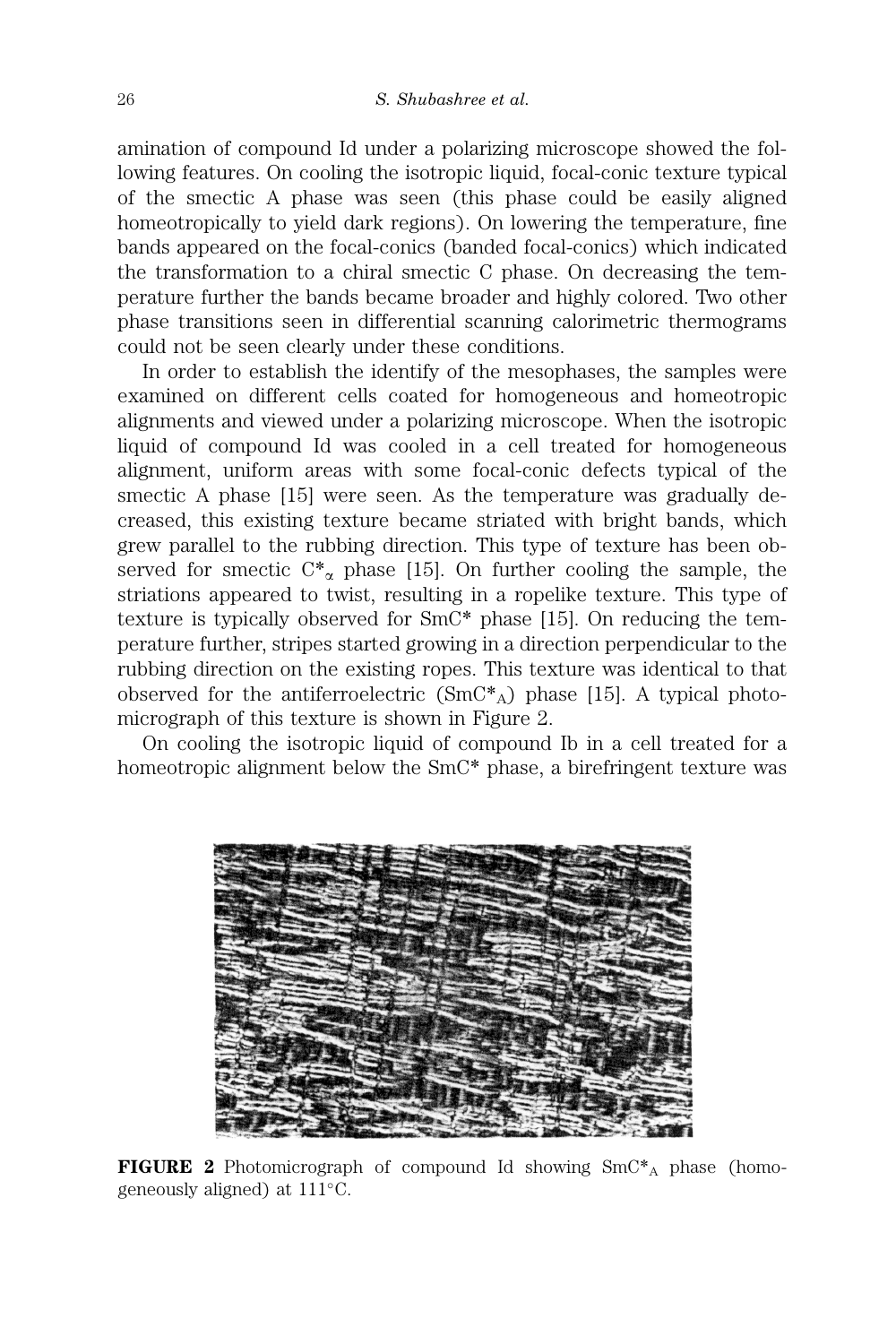obtained. The characteristic feature of this phase was that the texture appeared to be in constant motion even though the temperature was held constant. This type of texture was seen for ferrielectric phase [16], and we have identified the same  $(SmC^*)$  phase for the above compound. In addition, compounds Ic, Ie, and Ig also exhibit this phase. Therefore, from these textural observations we have been able to identify that compounds discussed above exhibit SmA,  $SmC^*_{\alpha}$ , SmC<sup>\*</sup>, SmC<sup>\*</sup><sub>y</sub>, and SmC<sup>\*</sup><sub>A</sub> phases. In order to conclusively establish the identity of the different smectic phases, a miscibility study of the nonyloxy homologue (compound Ic) was carried out with the well-known standard material 4-(1-methylheptyloxycarbonyl) phenyl-4'-octyloxybiphenyl-4-carboxylate (MHPOBC) which exhibits the above mesophases. An isobaric binary phase diagram constructed is shown in Figure 3. The mixtures were prepared as weight/weight ratio and mixed well in their isotropic states. In this diagram a complete miscibility of all the phases over the entire composition range can be seen.

A plot of the transition temperatures as a function of the number of carbon atoms in the  $n$ -alkoxy chain is shown in Figure 4. The plot shows fairly smooth curve relationships for like transitions. These transitions could also be seen clearly in thermograms obtained on a differential scanning calorimeter.

In order to understand the effect of fluoro substituents in the present series of compounds, a comparison of the mesophases and the transition temperatures of the unsubstituted parent compounds (series II) as well as compounds of series III synthesized by Faye et al. [8] have been made. The three series of compounds are detailed below.



 $X = F$ ,  $Y = F$  Series I  $n = 7, 8, 9, 10, 11, 12, 14, 16, 18.$  $X = Y = H$  Series II [8]  $n = 7, 8, 9, 10, 11, 12$ .  $X = F$ ,  $Y = H$  Series III [8]  $n = 8, 9, 10, 11, 12$ .

When a fluoro substituent is introduced  $ortho$  to the *n*-alkoxy chain as in series III [8], the following marginal changes are observed. The homologues with  $n = 9$  to 12 exhibit  $SmC^*_{A}$ ,  $SmC^*_{F12}$ ,  $SmC^*$ , and SmA phases, while homologues with  $n = 8$  to 10 exhibit SmC<sup>\*</sup><sub>a</sub> phase in addition to the above phases. Also, none of the homologues of this series showed  $SmC^*_{F12}$  phase. The  $SmC^*$ <sub>A</sub> phase is retained as compared to the unsubstituted compounds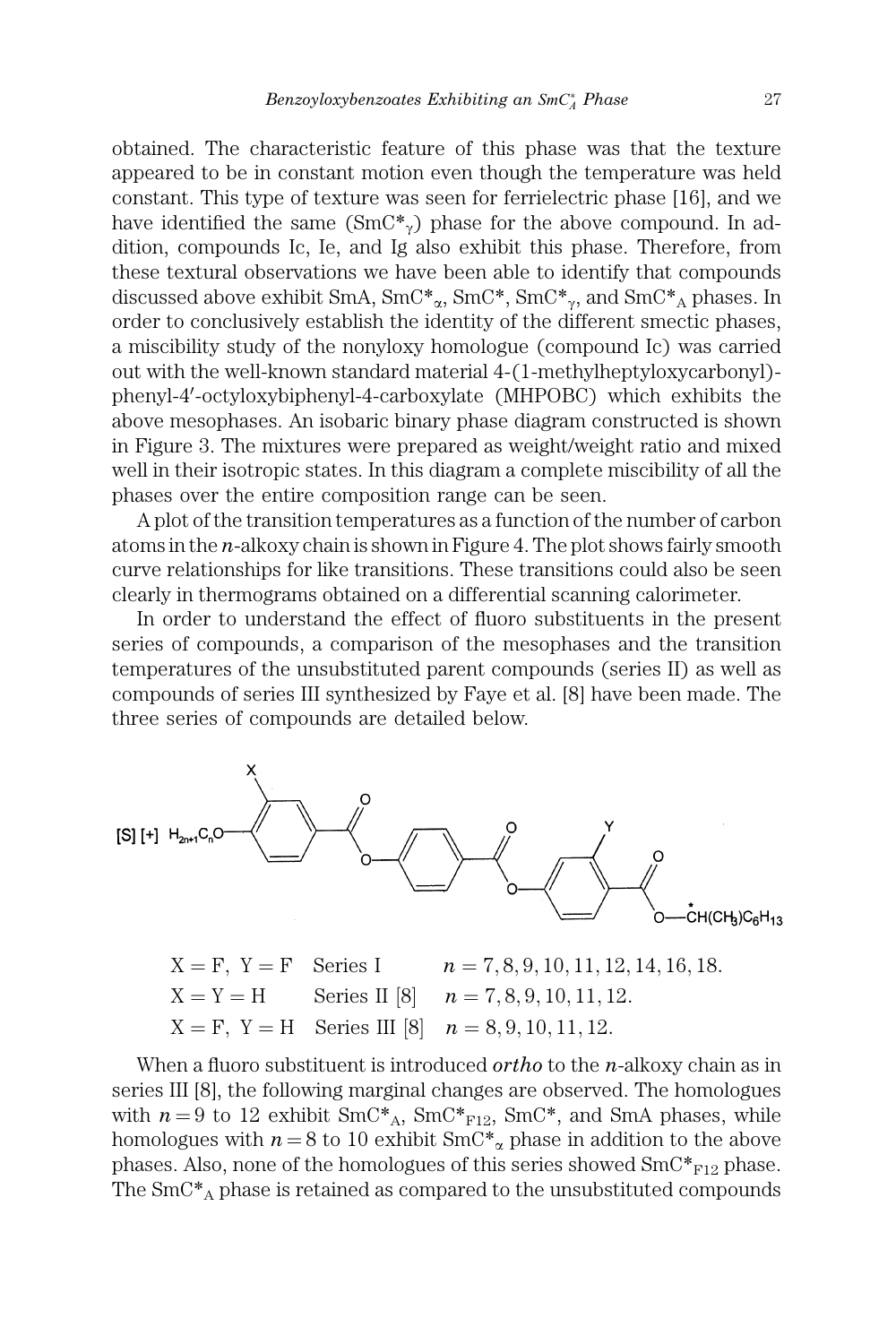

FIGURE 3 Miscibility phase diagram of binary mixtures of compound Ic and the standard material MHPOBC.



FIGURE 4 A plot of transition temperatures versus the number of carbon atoms in the  $n$ -alkoxy chain.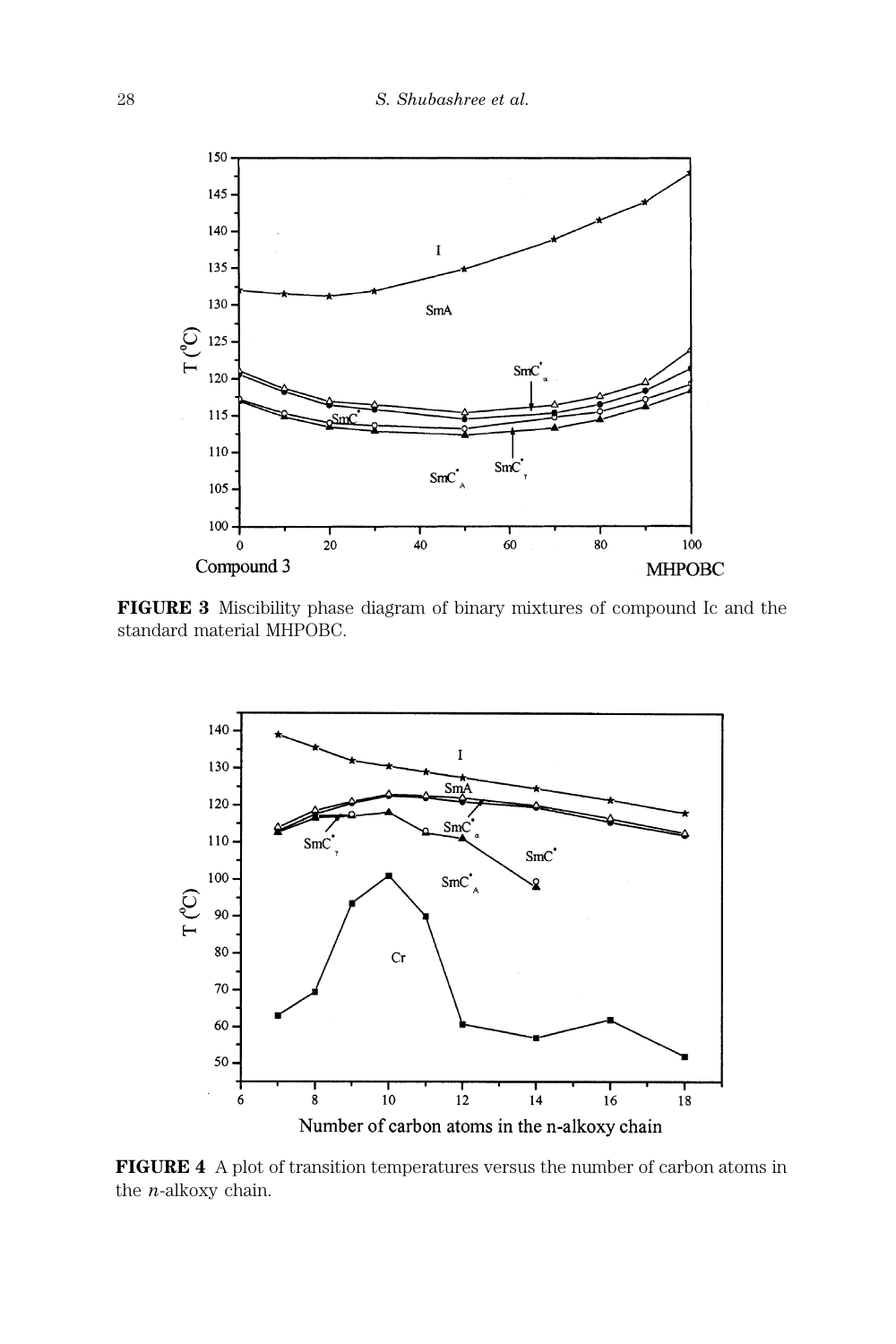of the series II. For example, the homologue with  $n = 8$  in series II is monotropic, but it is rendered enantiotropic with a narrow thermal range of  $2^{\circ}C$ after the introduction of the fluoro substituent. These results indicate that the steric hindrance due to the presence of the fluoro substituent is minimal, although the clearing temperatures are considerably lowered. In the case of compounds of series I where there are two fluoro substituents, one ortho to the terminal n-alkoxy chain and the other to the carboxylate group close to the chiral center, we have observed a decrease in both the melting as well as the clearing temperatures. As far as the  $SmC^*$ <sub>A</sub> phase is concerned, the homologues with  $n = 8$  to 12 in all three series of compounds exhibit this phase. It is interesting to note, however, that in the present series of compounds I, this phase is not only enantiotropic but the thermal range is quite large. For example compound If has a thermal range of  $50.5^{\circ}$ C. In contrast, the parent homologues (series II) with  $n = 8$  and 9 show metastable SmC<sup>\*</sup><sub>A</sub> phase. Another significant point to note is that for sufficiently long chain lengths (compound Ih and Ii), the  $SmC^*$ <sub>A</sub> phase disappears and the  $SmC^*$ phase with a wide thermal range predominates. In addition, enantiotropic  $SmC^*$ <sub>x</sub> phase is observed in all the homologues of this series I.

Thus, these results show that the introduction of two fluoro substituents ortho to the terminal n-alkoxy chain as well as the carboxylate group close to the chiral moiety influences the stabilization of the  $SmC^*$  and  $SmC^*$ phases while reducing the melting and clearing temperatures.

The temperature dependence of spontaneous polarization  $(P<sub>S</sub>)$  was determined, and plots of  $P_S$  versus reduced temperature (T-T\*) were obtained for five homologues (compounds Id, Ie, If, Ih, and Ii). A typical plot obtained for compound If is shown in Figure 5.

All of the compounds of series I follow a general pattern, and  $P_S$  was found to decrease with increase in temperature. The value lies close to zero at  $T^*$  ( $T^*$  is the  $SmC^*_{\alpha}$ -SmC<sup>\*</sup> transition temperature). One of the interesting features is that a decrease in the magnitude of the polarization values was observed with an increase in the chain length. A plot of  $P<sub>S</sub>$  at  $T-T^* = -4$ °C as a function of chain length is shown in Figure 6. It can be seen that for  $n = 10$ , the value for  $P_S$  is about 61 nC/cm<sup>2</sup>, whereas for  $n = 18$ , it is reduced to about  $51.5 \,\mathrm{nC/cm^2}$ .

The effect of a polar substituent on the magnitude of  $P_S$  can be explained in terms of (1) proximity between the lateral polar group and the chiral center and (2) the favorable orientation of the dipoles of the polar group and the chiral moiety. It is believed that a polar group present close to the chiral center increases  $P<sub>S</sub>$  due to the restricted internal rotation of the polar group by steric hindrance with the chiral group [17]. This is true in systems having ether as the linking group between the chiral moiety and the core. However, when the linking group is a carboxylate group, the increase or decrease in the magnitude of  $P<sub>S</sub>$  due to the presence of a lateral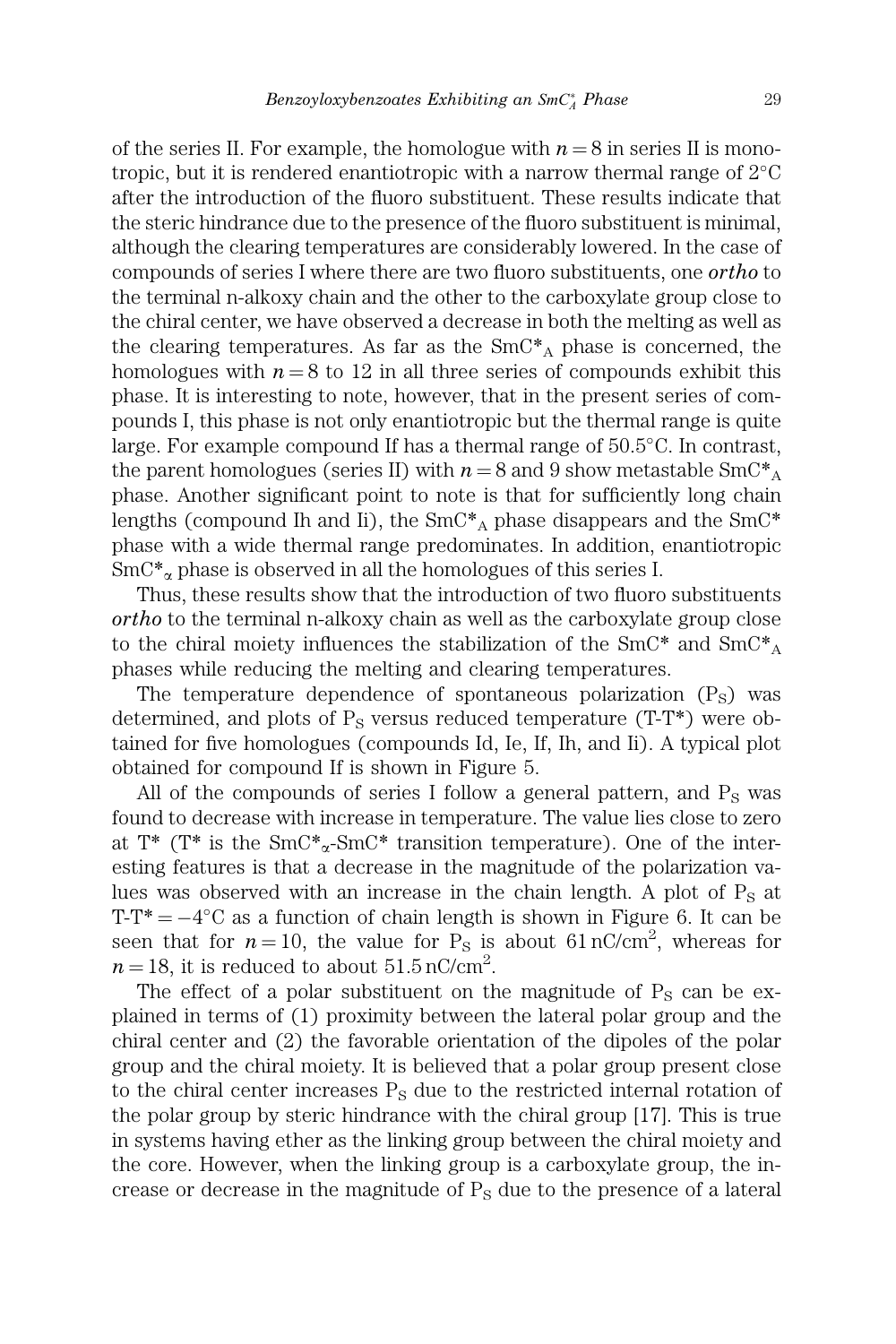

FIGURE 5 Plot of spontaneous polarization versus reduced temperature for compound If.



**FIGURE 6** Plot of the sponateous polarization at  $T-T^* = -4^\circ \text{C}$  as a function of the n-alkoxy chain length.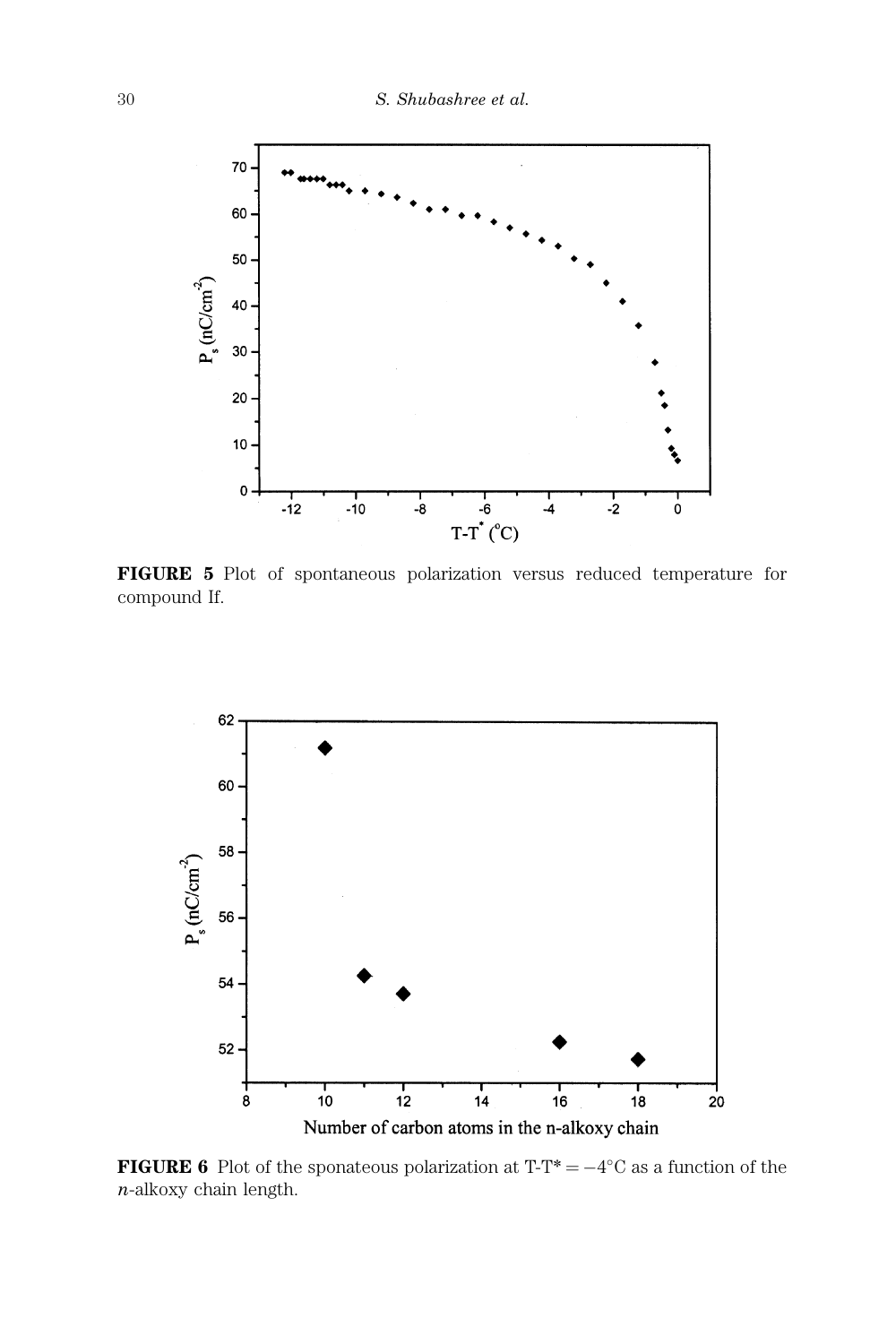polar substituent depends on the direction of orientation of the dipoles associated with the polar group and the chiral group. This is because in the latter case, since the chiral tail is conformationally correlated with the core less tightly than in the former case, the internal rotation of the polar group becomes more feasible and hence the dipoles can orient appropriately. An increase in the value of  $P<sub>S</sub>$  is observed when the dipoles add up and a decrease in the value is seen when they cancel each other. The favorable orientation of the dipoles thereby either opposing each other or adding to each other in turn depend on the stable conformation the molecule would prefer to take so as to relieve the dipole-dipole interaction between the polar substituent and the group linking the core to the chiral moiety.

The results obtained from the measurement of spontaneous polarization for the decyloxy homologue of the difluoro (series I), parent (series II), and monofluoro (series III) substituted compounds are given below:

Series I  $P_s = 64$  nC/cm<sup>2</sup> Series II  $P_S = 80 \text{ nC/cm}^2$ Series III  $P_s = 100 \text{ nC/cm}^2$ 

It is seen that for compound that has a fluoro substituent ortho to the *n*-alkoxy chain (serie III) the value of  $P_S$  is about  $100 \text{ nC/cm}^2$ , which is higher as compared to the unsubstituted parent compound (series II). However, when a second fluoro substituent is introduced close to the chiral center (series I), the value of  $P_S$  decreases to about  $64 \text{ nC/cm}^2$ . This decrease in the value of spontaneous polarization may be explained as follows. The 1-methylheptyl group is slightly away from the core and is separated from it by a carboxylate group. The fluoro substituent, which is ortho to this carbonyl group, is free to orient itself so as to relieve the dipole-dipole interaction with the carbonyl group and adopt a conformation as shown below.



It is probable that in this stable conformation the dipole of the lateral fluoro substituent is opposing that of the carbonyl group, as a result of which there is a decrease in the value of  $P_{\rm S}$ .